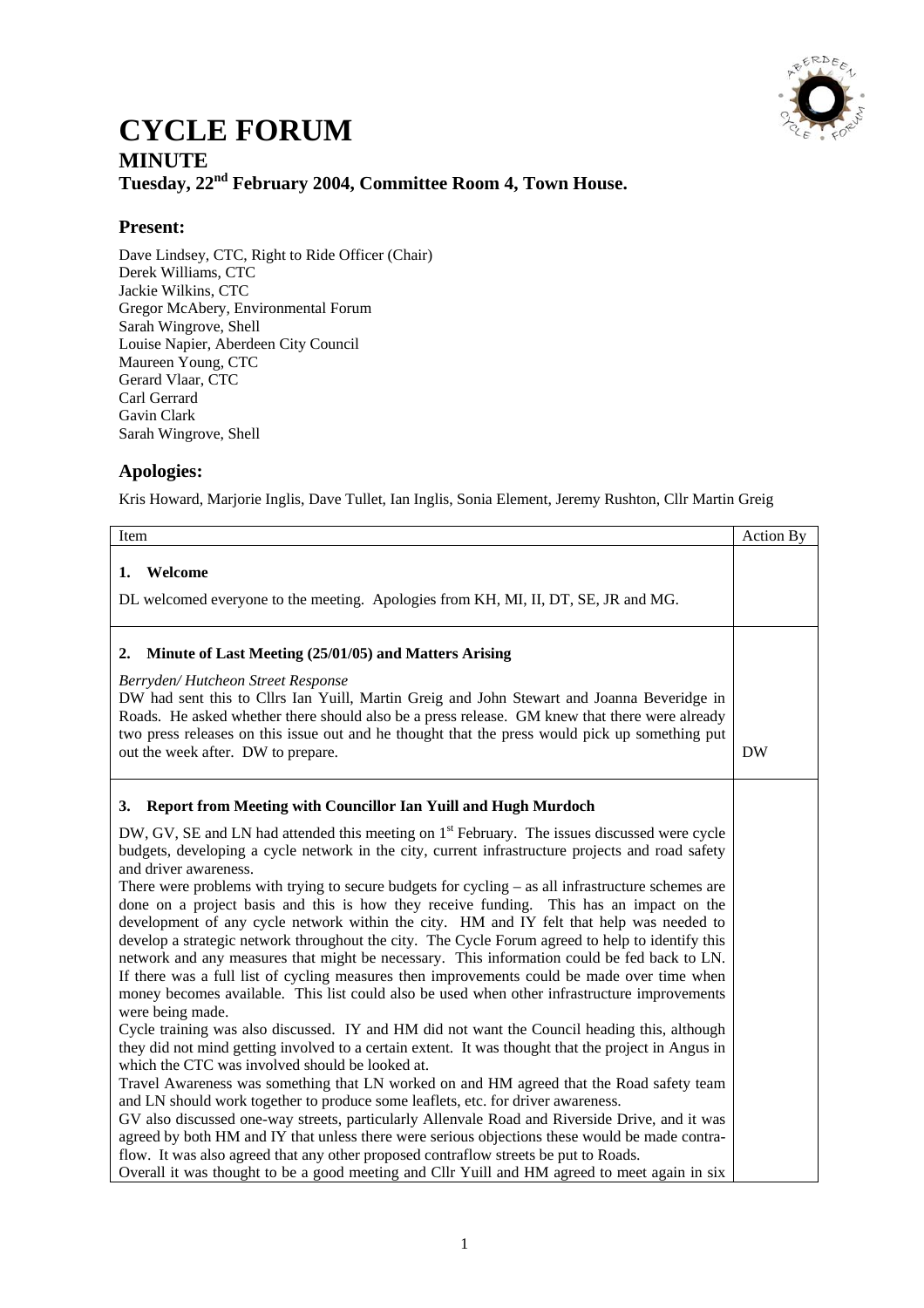months.

## **4. Third Don Crossing**

The Forum had a look at the maps of the Third Don Crossing. It was agreed that 30mph should be promoted all the way along the route and it should consist of on-road provision all the way along. If the Council were to have over 40mph then this should be accompanied by a segregated facility that is just as easy to use as the road, where cyclists have priority over road junctions, etc. Where the point changes from a segregated facility back onto the road there should be very visible facilities so that it is made obvious to car drivers that cyclists will be rejoining the traffic. There was also a preference for measures on Bedford Road such as the bus gate. LN to feed

| comments back to Tom Rogers.                                                                                                                                                                                                                                                                                                                                                                                                                                                                                                                                                                                                                                                                                                                                                                                                                                                                                                                                                                                                                                                                                                                                                                                                                                                                                                                                                                                                                                                                                                                                                                         | LN                          |
|------------------------------------------------------------------------------------------------------------------------------------------------------------------------------------------------------------------------------------------------------------------------------------------------------------------------------------------------------------------------------------------------------------------------------------------------------------------------------------------------------------------------------------------------------------------------------------------------------------------------------------------------------------------------------------------------------------------------------------------------------------------------------------------------------------------------------------------------------------------------------------------------------------------------------------------------------------------------------------------------------------------------------------------------------------------------------------------------------------------------------------------------------------------------------------------------------------------------------------------------------------------------------------------------------------------------------------------------------------------------------------------------------------------------------------------------------------------------------------------------------------------------------------------------------------------------------------------------------|-----------------------------|
| <b>Bike Week and Other Events</b><br>5.<br>LN informed the Forum that Green City Fun Day was to be held on Saturday, $28th$ May in Duthie<br>Park. She had asked for a stall but had hoped that the Forum would want to take part as well. It<br>was thought that there was a great deal of material available from last year that could be<br>distributed again. The new cycle map would also be available. JW wondered whether different<br>bikes couldn't be obtained for people to have a look at. LN asked whether the Forum couldn't<br>produce a newsletter showing all the positive things that it had been involved in. Volunteers<br>would be needed nearer the time.<br>Bike Week (11 <sup>th</sup> -19 <sup>th</sup> June) was also discussed. Last year the Forum had been involved in the<br>Chief Executive's Challenge, the launch of the bike map and bike rides. Events had also been<br>organised in Edinburgh and Glasgow by Cycling Scotland. It was queried whether they wouldn't<br>be prepared to do something in Aberdeen. LN to find out. JW wondered whether NESTRANS<br>would be prepared to sponsor Company of cyclists to come up. JW to ask Colin Morsley. DW<br>also to contact Peter Cockhead of NESTRANS if they would be interested in sponsoring a Good<br>Practice Award for companies that had done something about cycling. It was also thought that a<br>seminar on cycle practice could be given in Aberdeen. Hull has a 10% cycle rate and it was<br>wondered whether someone couldn't be invited up during Bike Week. LN to contact Hull City<br>Council. | LN<br>JW<br><b>DW</b><br>LN |
| <b>Cycle Parking</b><br>6.<br>SW thought the new cycle stands around the city centre should be appearing in the next month.<br>There was a sticking point with stands on Union Street – as it was thought these provided a<br>problem for people with visibility impairments - despite other street furniture being there. GM<br>asked if the Forum knew whether cycle stands were included in the widened pavements report to<br>E&I. JW commented that the Council were trying to reduce clutter.                                                                                                                                                                                                                                                                                                                                                                                                                                                                                                                                                                                                                                                                                                                                                                                                                                                                                                                                                                                                                                                                                                  |                             |
| <b>Freedom of Information Act</b><br>7.<br>LN spoke about how the Act gave a general right of access to all types of recorded information<br>held by Scottish public authorities. Any person who makes a request, provided the authority<br>holds the information, must be provided with that information within 20 days. A request should<br>be made in writing or any other permanent form. There were certain exemptions – such as future<br>publications, personal information, claims of confidentiality or any disclosure that could lead to<br>substantial commercial prejudice. There was a limit as to how much any public body would<br>provide for nothing; the public authority would meet the first £100 of costs, the applicant would<br>then start being charged 10% of the total cost involved.<br>JW to query whether the Forum could receive information on the impact of cycle safety of new<br>roads schemes.                                                                                                                                                                                                                                                                                                                                                                                                                                                                                                                                                                                                                                                                    | JW                          |
| <b>AOCB</b><br>8.<br>GM stated that he was going to a meeting with the WPR Managing Agent on $7th$ March and he<br>thought that there would be a couple of spaces available if any Cycle Forum representatives                                                                                                                                                                                                                                                                                                                                                                                                                                                                                                                                                                                                                                                                                                                                                                                                                                                                                                                                                                                                                                                                                                                                                                                                                                                                                                                                                                                       |                             |